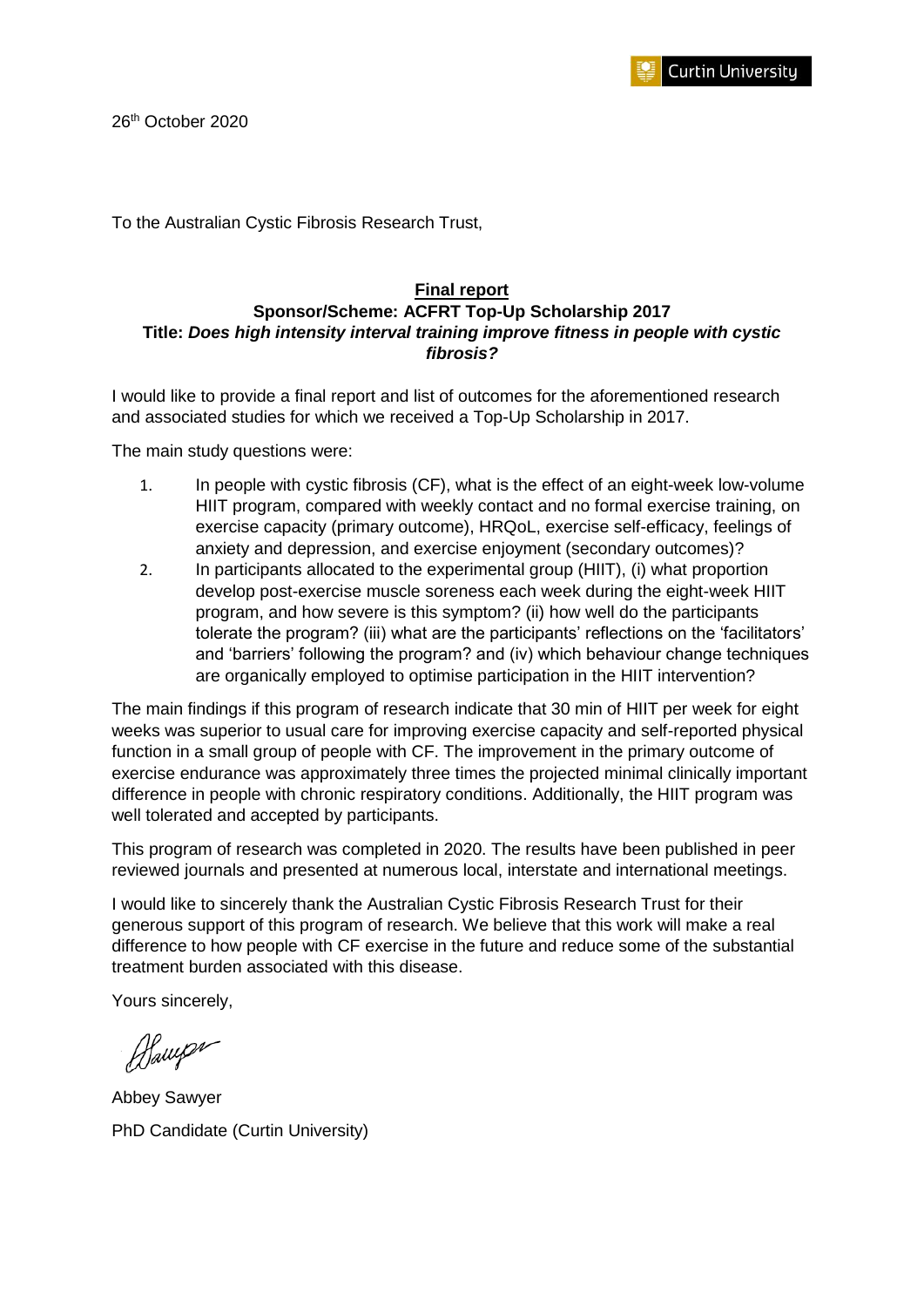## **List of outcomes:**

Papers (published):

- Sawyer A, Cavalheri V, Jenkins S, Wood J, Cecins N, Bear N, Singh B, Gucciardi D, Hill K. High-Intensity Interval Training Is Effective at Increasing Exercise Endurance Capacity and Is Well Tolerated by Adults with Cystic Fibrosis. J Clin Med. 2020 Sep 25;9(10):E3098.doi:10.3390/jcm9103098. PMID: 32992871.
- Sawyer A, Cavalheri V, Jenkins S, Wood J, Singh B, Hill K. Endurance cycle ergometry tests performed at a sub-maximal work rate elicit peak physiological and symptom responses in adults with cystic fibrosis. Accepted by Intern Med J in September 2020.
- Sawyer A, Cavalheri V, Hill K. Effects of high intensity interval training on exercise capacity in people with chronic pulmonary disease: a narrative review. BMC Sports Sci Med Rehabil. 2020;30(12):22. doi:10.1186/s13102-020-00167-y.
- Sawyer A, Cavalheri V, Wood J, Hill K. Exercise testing and exercise training within cystic fibrosis centres across Australia and New Zealand: what is considered important and what is current practice? Intern Med J. 2019; [Epub ahead of print]. doi:10.1111/imj.14443.
- Sawyer A, Lewthwaite H, Gucciardi D, Hill K, Jenkins S, Cavalheri V. Behaviour change techniques to optimise participation in physical activity or exercise in adolescents and young adults with chronic cardiorespiratory conditions: a systematic review. Intern Med J. 2019;49(10):1209-1220. doi:10.1111/imj.14141.
- Sawyer A, Cavalheri V, Jenkins S, Wood J, Cecins N, Singh B, Hill K. Effects of high intensity interval training on exercise capacity in people with cystic fibrosis: study protocol for a randomised controlled trial. BMC Sports Sci Med Rehabil. 2018;6(10):19. doi:10.1186/s13102-018-0108-2.

Conference Abstracts and Presentations:

2020:

Poster presentations

- Sawyer A, Cavalheri V, Hill K. A review of the effects of high intensity interval-based training on exercise capacity in adults with a chronic respiratory condition: where are we now and what is next? Thoracic Society of Australia and New Zealand – Annual Scientific Meeting, 2020. Cancelled due to COVID-19.
- Sawyer A, Cavalheri V, Jenkins S, Wood J, Cecins N, Singh B, Hill K. Low-volume high intensity interval training improves exercise endurance capacity and is well tolerated in people with cystic fibrosis: a randomised controlled trial. American Thoracic Society – Annual Scientific Meeting, 2020. Cancelled due to COVID-19.

Oral presentations

• Sawyer A, Cavalheri V, Jenkins S, Wood J, Cecins N, Singh B, Hill K. Low-volume high intensity interval training improves exercise endurance capacity and is well tolerated in people with cystic fibrosis: a randomised controlled trial. Thoracic Society of Australia and New Zealand – Annual Scientific Meeting, 2020. Cancelled due to COVID-19.

2019:

Poster presentations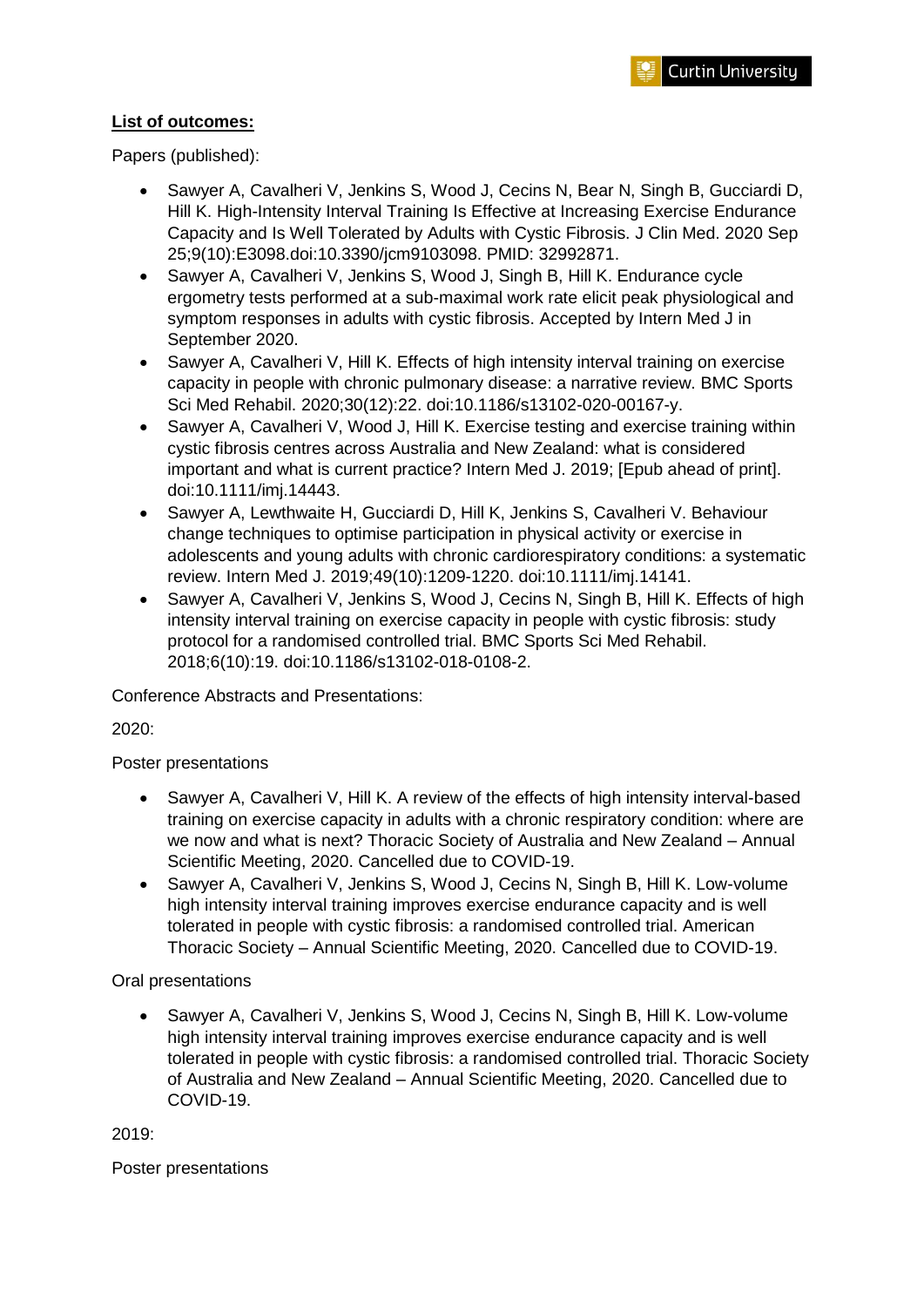

- Sawyer A, Cavalheri V, Wood J, Hill K. Exercise testing and training practices in Australian and New Zealand CF centres. Proceedings of Research Week at Sir Charles Gairdner Hospital, 2019. p.1.
- Sawyer A, Cavalheri V, Hill K, Jenkins S, Wood W, Cecins N, Singh B, Gucciardi D. "Short and sweet… I really enjoyed it!" Tolerance and experiences of a high intensity interval training program in people with cystic fibrosis. Program Booklet of the Australasian Cystic Fibrosis Conference, 2019 (EP115) and Proceedings of Research Week at Sir Charles Gairdner Hospital, 2019. p.1.
- Sawyer A, Cavalheri V, Jenkins S, Wood J, Cecins N, Singh B, Hill K. Adults with cystic fibrosis display similar cardiorespiratory and symptomatic responses during maximal ramp and constant work rate cycle ergometry tests. Program Booklet of the Thoracic Society of Australia and New Zealand – Annual Scientific Meeting, 2019. p.76 (Abstract Number TP065).
- Sawyer A, Cavalheri V, Jenkins S, Wood J, Cecins N, Singh B, Hill K. Heart rate recovery following maximal and submaximal exercise is impaired in adults with cystic fibrosis. Program Booklet of the Thoracic Society of Australia and New Zealand – Annual Scientific Meeting, 2019. p.76 (Abstract Number TP066).

### Oral presentations

- Sawyer A, Cavalheri V, Hill K. Effects of high intensity interval training on exercise capacity in chronic respiratory disease: a review. Curtin School of Physiotherapy and Exercise Science Community Thank You Event, 2019 (invited presentation).
- Sawyer A, Cavalheri V, Wood J, Hill K. Exercise testing and training practices in Australian and New Zealand CF centres. Australasian Cystic Fibrosis Conference, 2019 (O116).

### 2018:

### Poster presentations

- Sawyer A, Lewthwaite H, Gucciardi D, Jenkins S, Hill K, Cavalheri V. Behaviour change techniques to optimise daily physical activity or participation in exercise in adolescents and adults with chronic cardiorespiratory conditions: a systematic review. Program Booklet of the Western Australia branch of the Thoracic Society of Australia and New Zealand – Annual Scientific Meeting, 2018. p.23.
- Sawyer A, Lewthwaite H, Gucciardi D, Jenkins S, Hill K, Cavalheri V. Behaviour change techniques to optimise daily physical activity or participation in exercise in adolescents and adults with chronic cardiorespiratory conditions: a systematic review. Proceedings of Research Week at Sir Charles Gairdner Hospital, 2018. p.1.

### Oral presentations

- Sawyer A, Cavalheri V, Jenkins S, Wood J, Cecins N, Singh B, Hill K. Fit in 10 minutes. Proceedings of the 3-Minute Thesis Competition, Curtin University, 2018 (Finalist).
- Sawyer A, Lewthwaite H, Gucciardi D, Jenkins S, Hill K, Cavalheri V. Behaviour change techniques to optimise daily physical activity or participation in exercise in adolescents and adults with chronic cardiorespiratory conditions: a systematic review. Proceedings of Mark Liveris Student Research Conference, 2018. p.2 (Awarded 2nd place).
- Sawyer A, Lewthwaite H, Gucciardi D, Jenkins S, Hill K, Cavalheri V. Behaviour change techniques to optimise daily physical activity or participation in exercise in